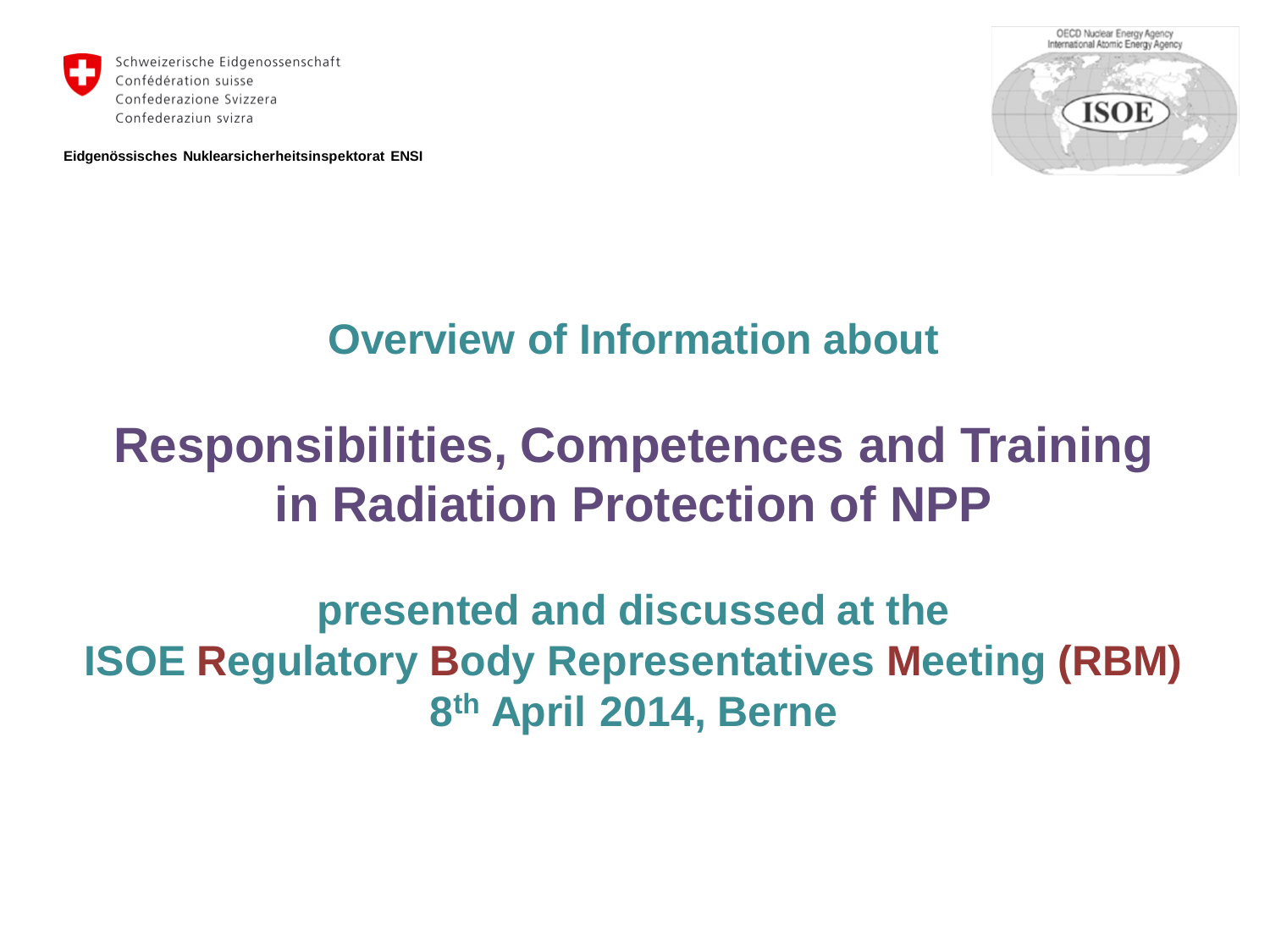



## Legal Rules and Regulatory Requirements regarding Responsibilities and Functions in RP in NPP and the necessary Competences, Skills, Education and Training

## **Participants at RBM**

5 presentations France, Finland, Spain, Sweden, Switzerland

8 answers to the questionnaire returned + Germany, Japan, Slovenia

16 participants from 9 countries + the Netherlands, Czech Republic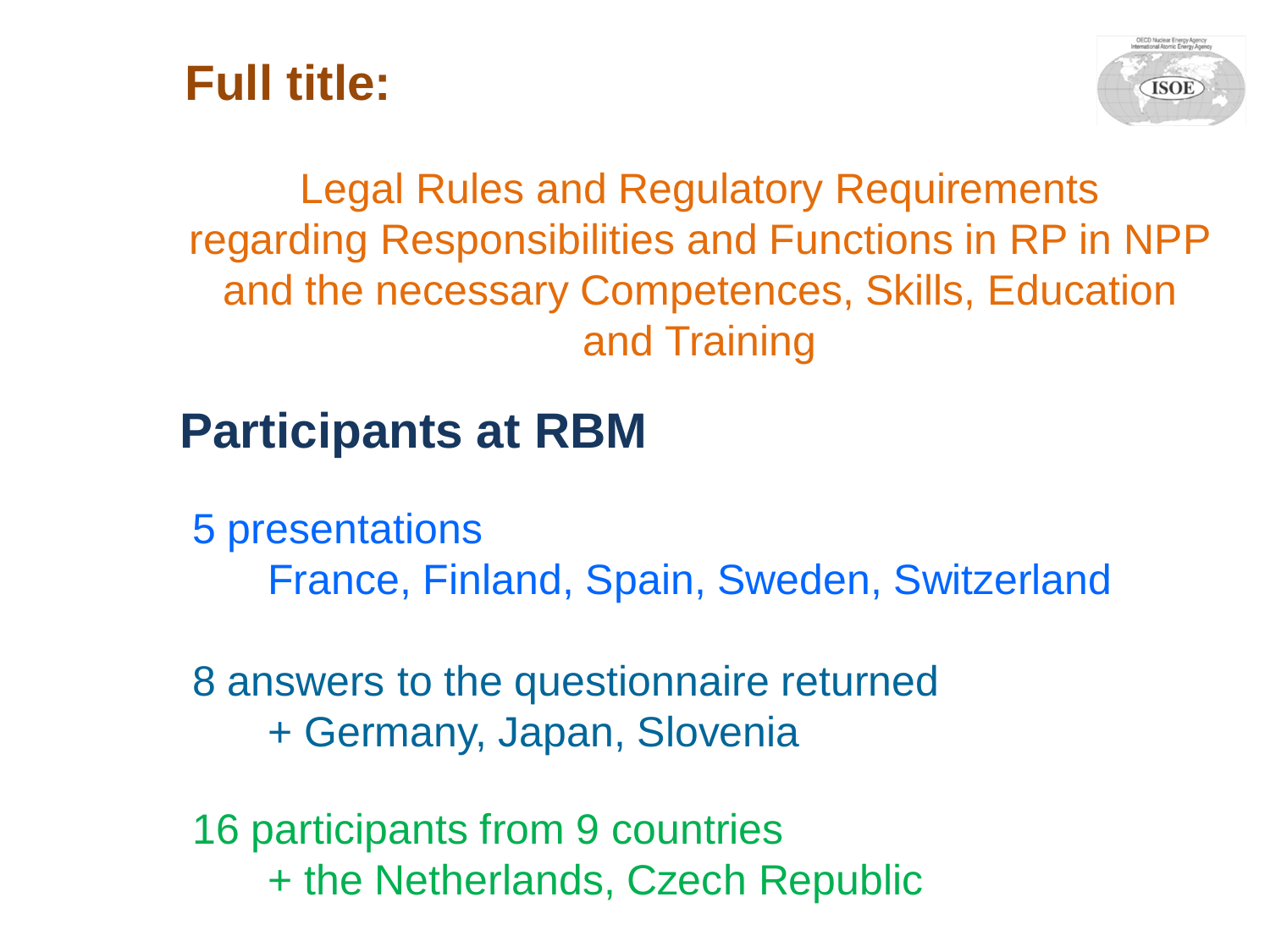# **Content**



- **Motivation** for choosing ET on RP in NPP as a topic
- Why starting with the declaration of **Functions in NPP (and around)** when exchanging information about ET?
- Results of comparison of the **most Important Positions in RP** at NPP (EU-Directive, national legislations) and their necessary competences (and formation)
- **Swiss Approach** on Determination of Requirements about Education and Training in RP
- **Lessons learned form the RBM** in the sight of **Switzerland**
- **Chances** / Education and Training in RP in the future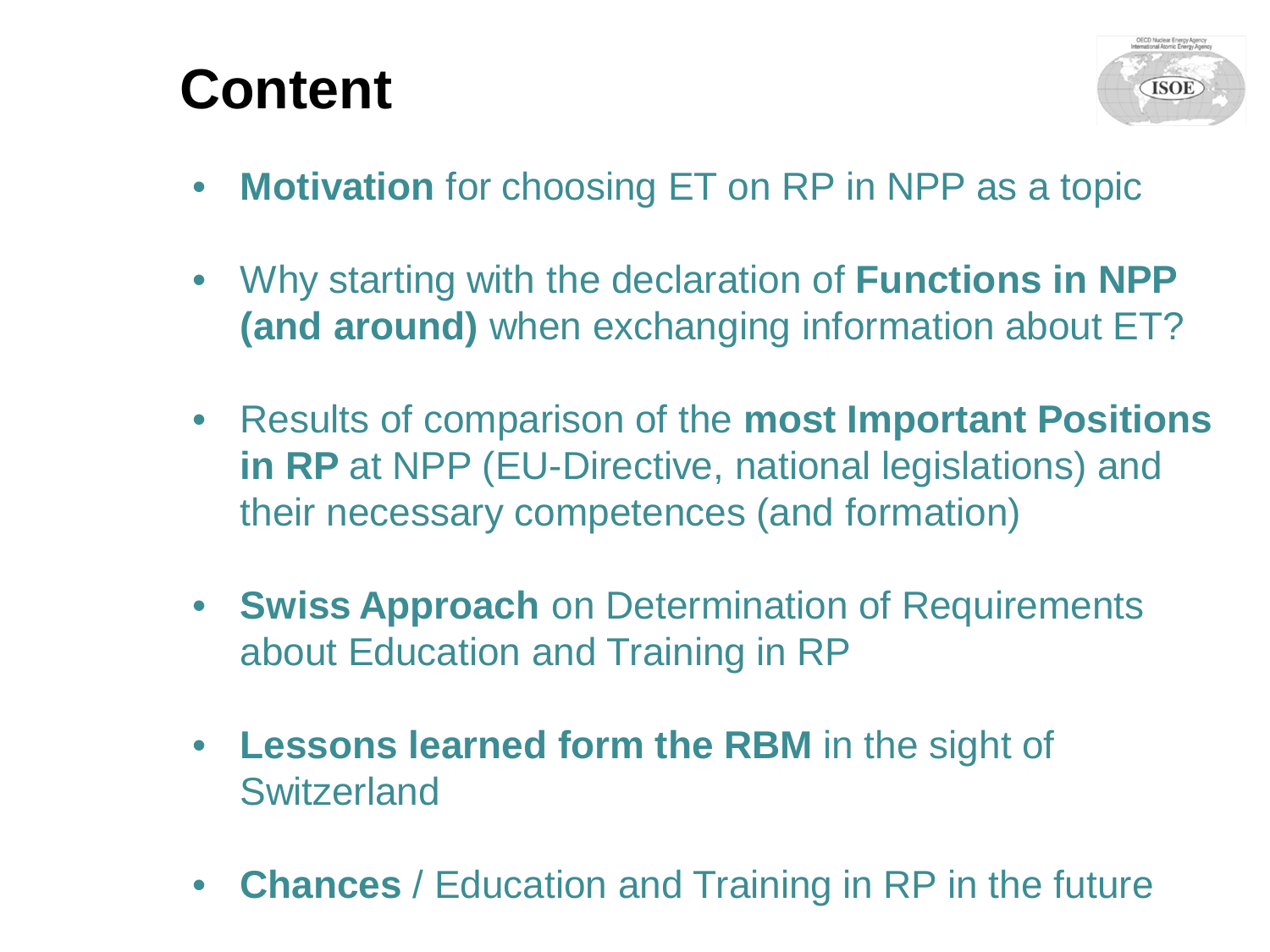## **Motivation of Topic**



well qualified persons in RP (knowledge, skills, competences) is an important issue to any successful RP Program

- But which competences are necessary for which person?
- How to acquire and keep this competences?
- Which legal requirements on education and training are useful?
- How should the recognition process look like?
- How do they do it in other countries?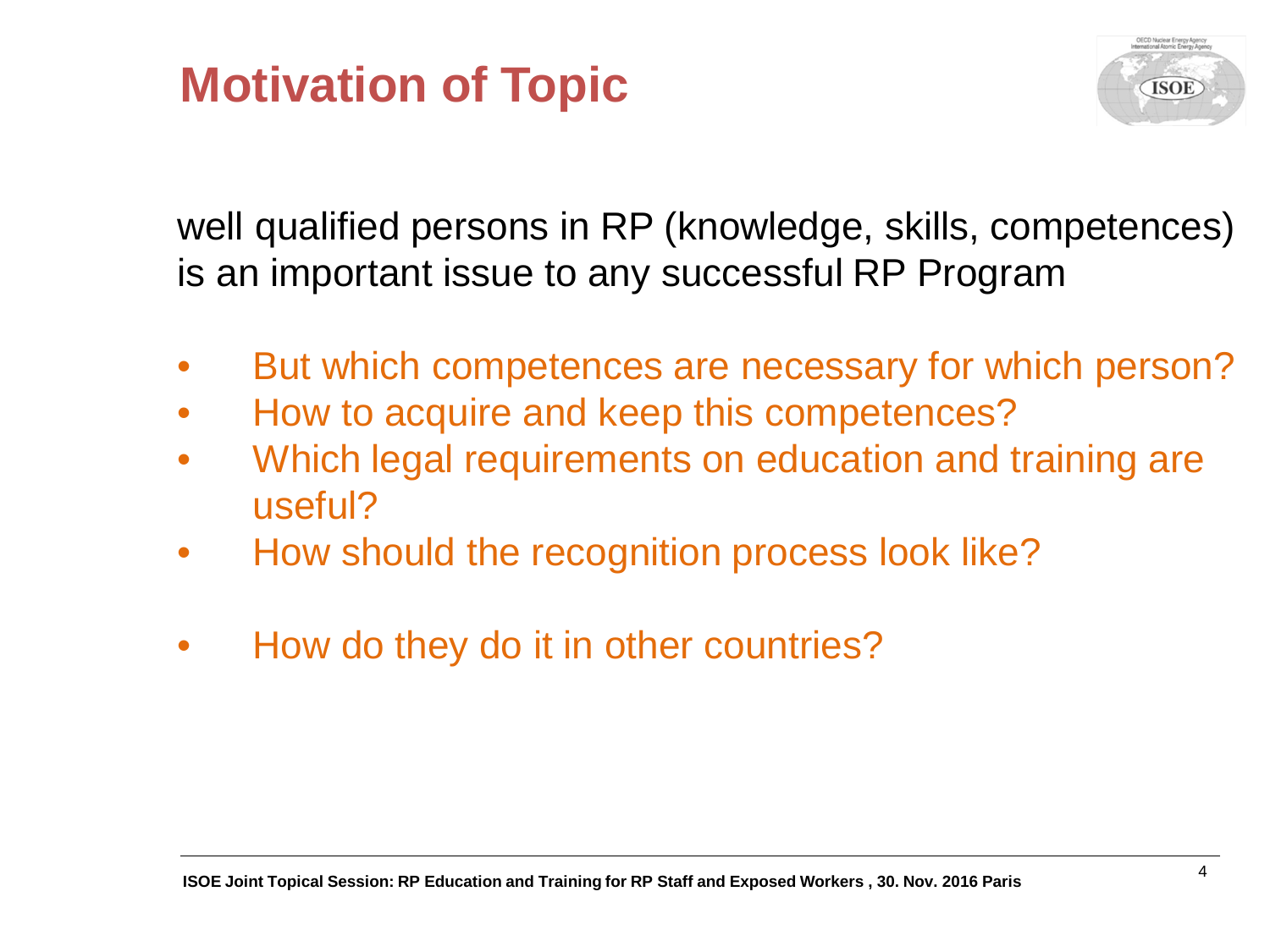## **Motivation of Topic**



In 2013 we (in Europe) had the enactment of the revised **EU Directive 13675/1/13** (also called as EU Basic Safety Standard), which has to be implemented into **national legislation** before 2018 in all EU-member states, including

**new definitions** of RP Expert, RP Officer, …

**the instruction:** Member States shall establish an adequate legislative and administrative framework ensuring the provision of appropriate radiation protection education, training and information **to all individuals whose tasks require specific competences in radiation protection**.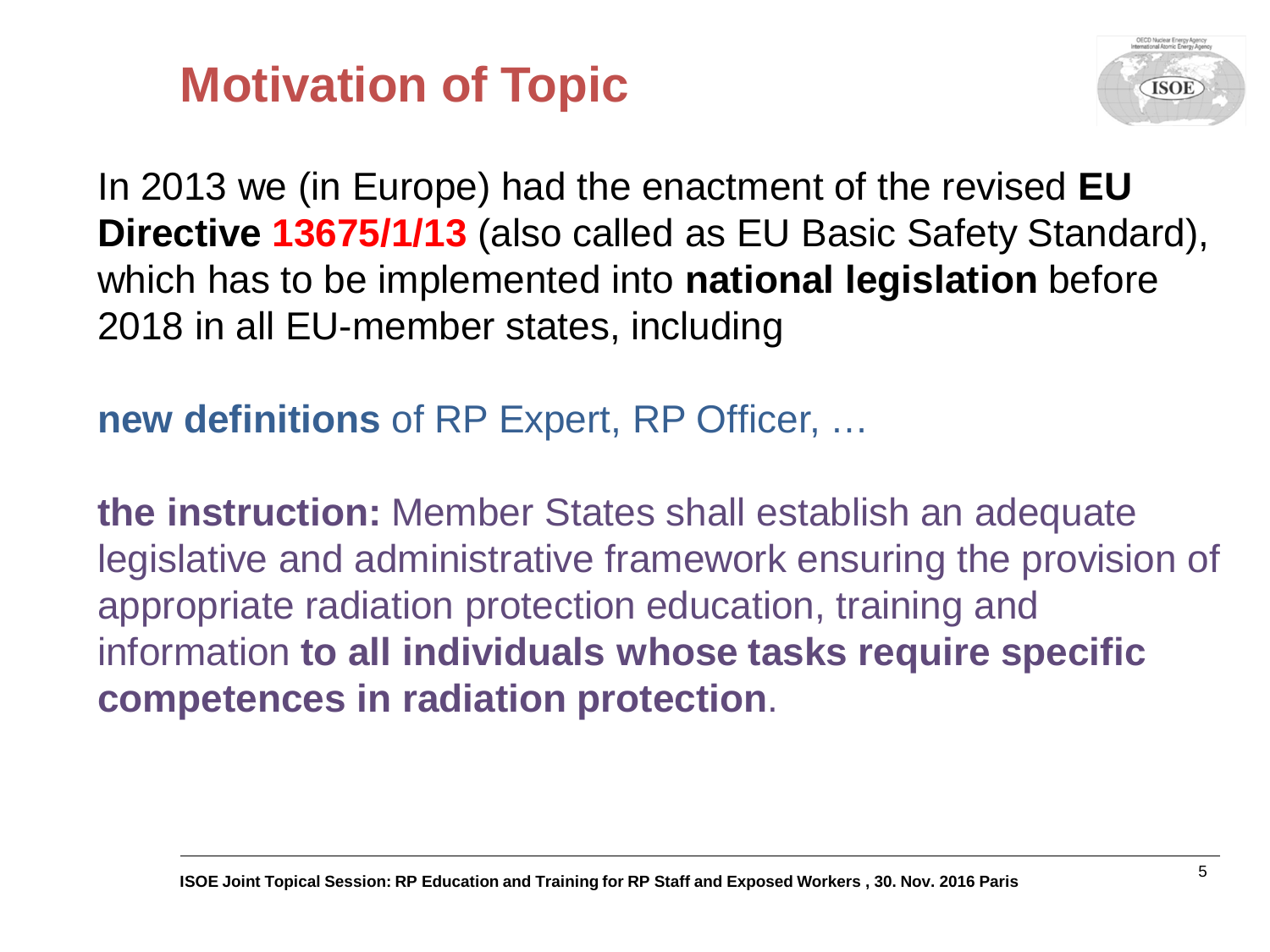## **Motivation of Topic**



Switzerland as a non-EU-member state aspires at an **harmonization** as close as reasonable achievable

- Does these definitions fit to any functions in the existing organization of license holders (NPP Companies)?
- How does the countries interpret the new EU-Directive?
- Which country needs a more or less big change within its legislation to fulfill the EU-Directive? How?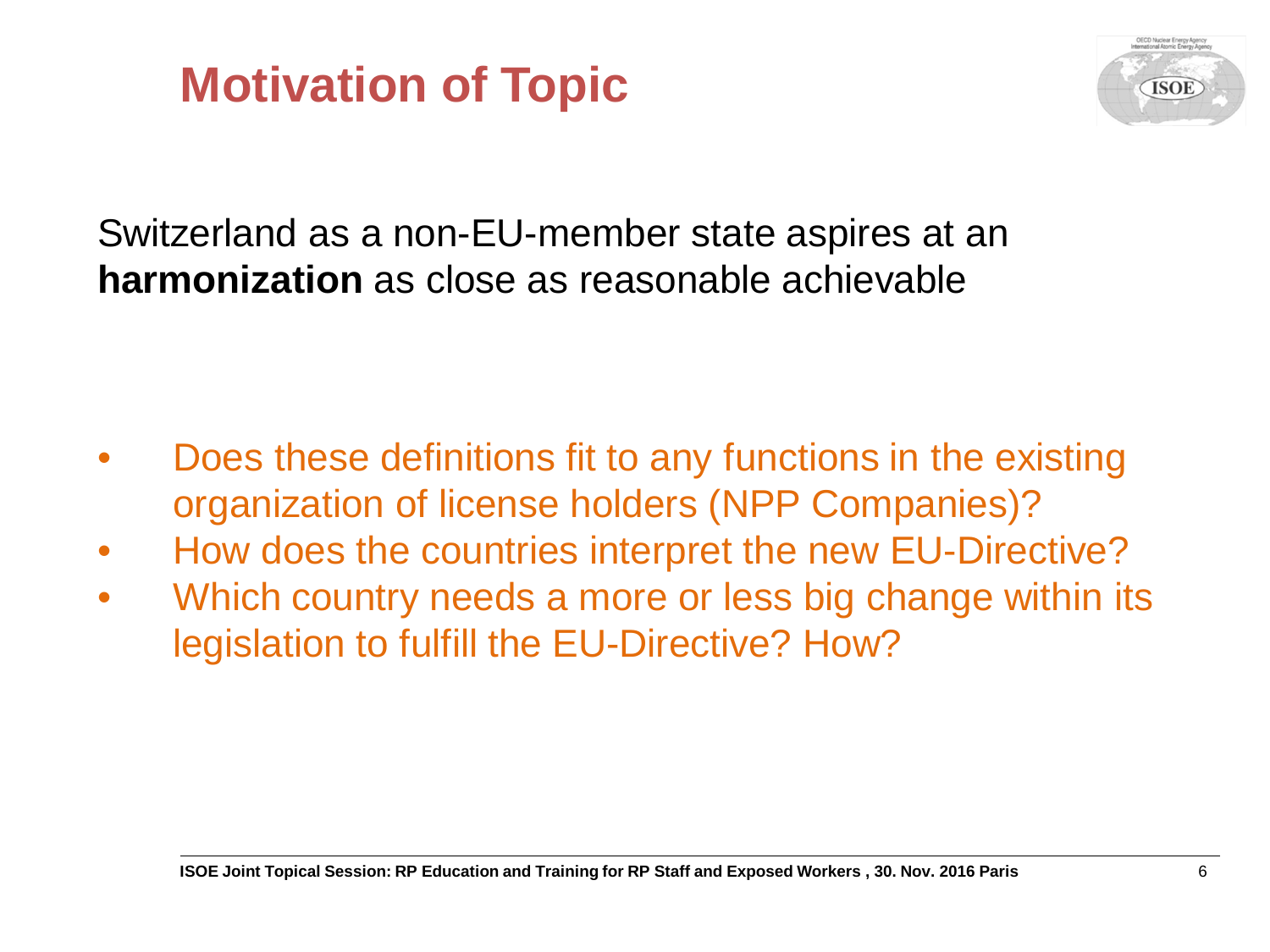# **Why starting with consideration about functions, responsibilities and tasks?**



Functions/positions within NPP, companies, the national RP society

responsibility and tasks

S

necessary competences, skills and abilities

requirements on education and training: educational objectives, range and comprehensiveness of knowledge (Syllabus), professional experiences

assessment of training courses and individual qualification (how and who should do the examination)

recognition of education and training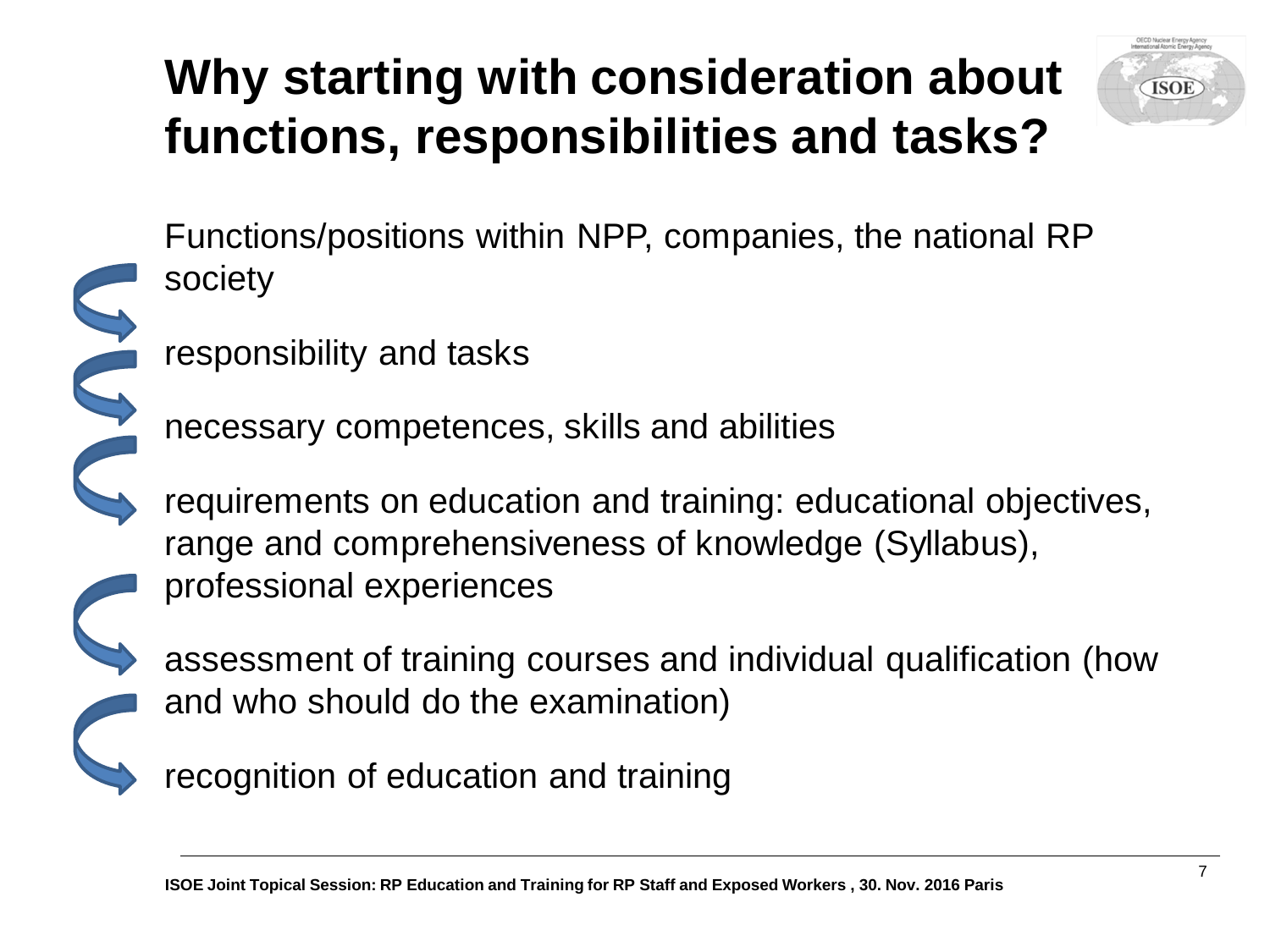# **New Definitions for RPE and RPO as determined in the EU directive**



### RPE:

- main task: giving advice in all matter of RP to licensee
- therefore the competence should be very high, but EU directive gives no further guide,
- therefore interpretations differ widely
- qualification has to be recognized by authority

### RPO:

- main task: to supervise or perform the implementation of the radiation protection arrangements
- technical competent
- No requirement about recognition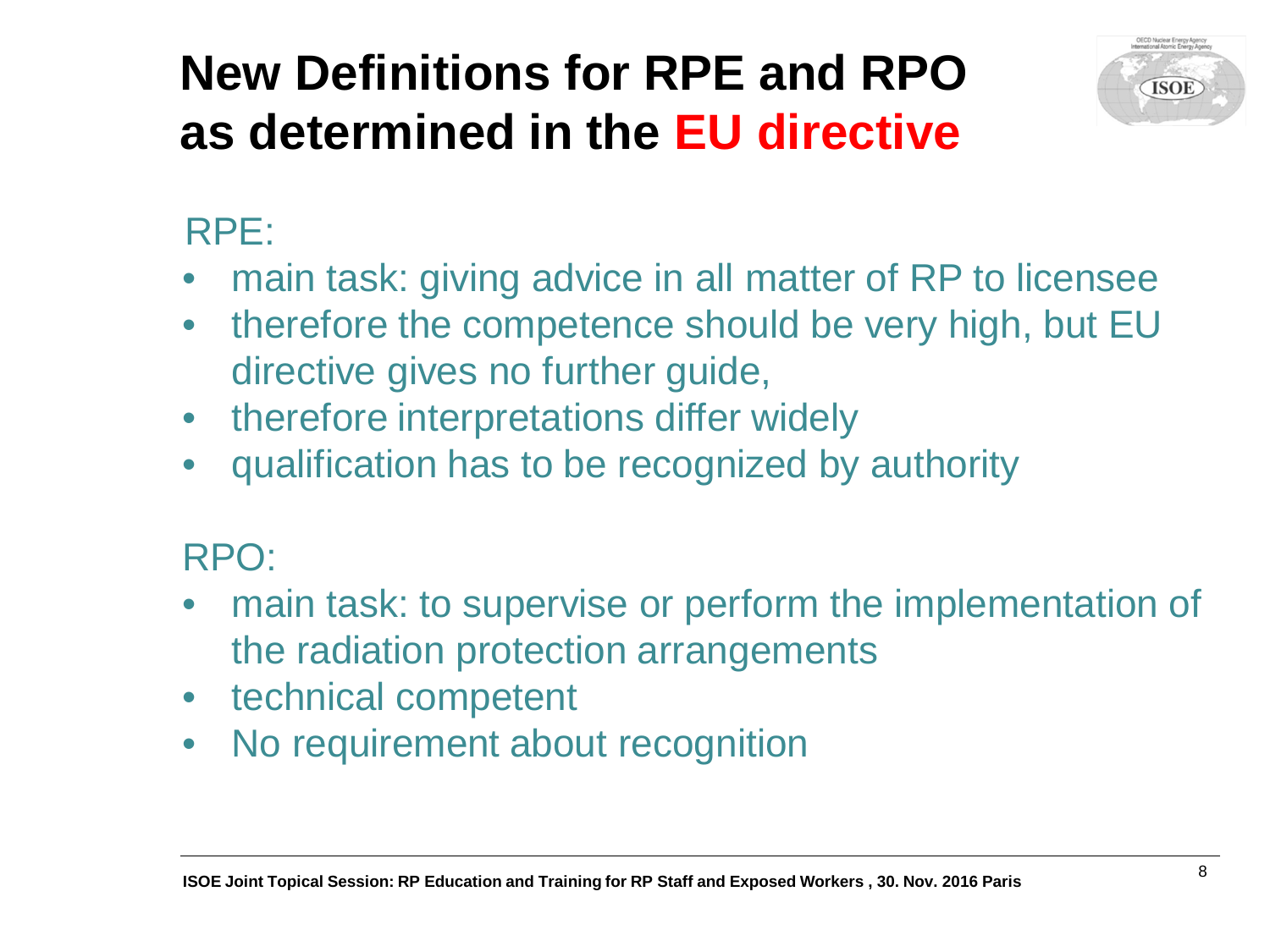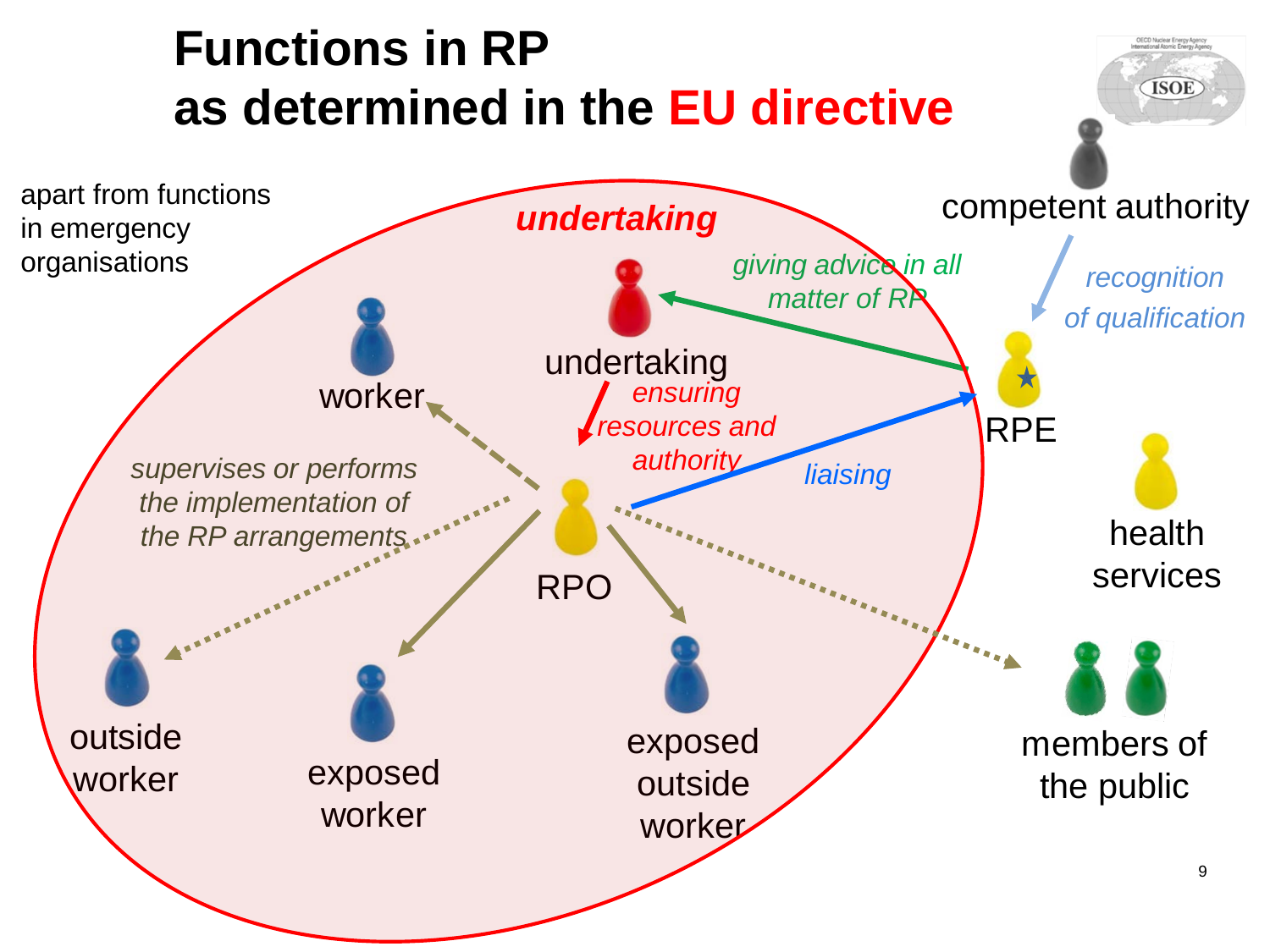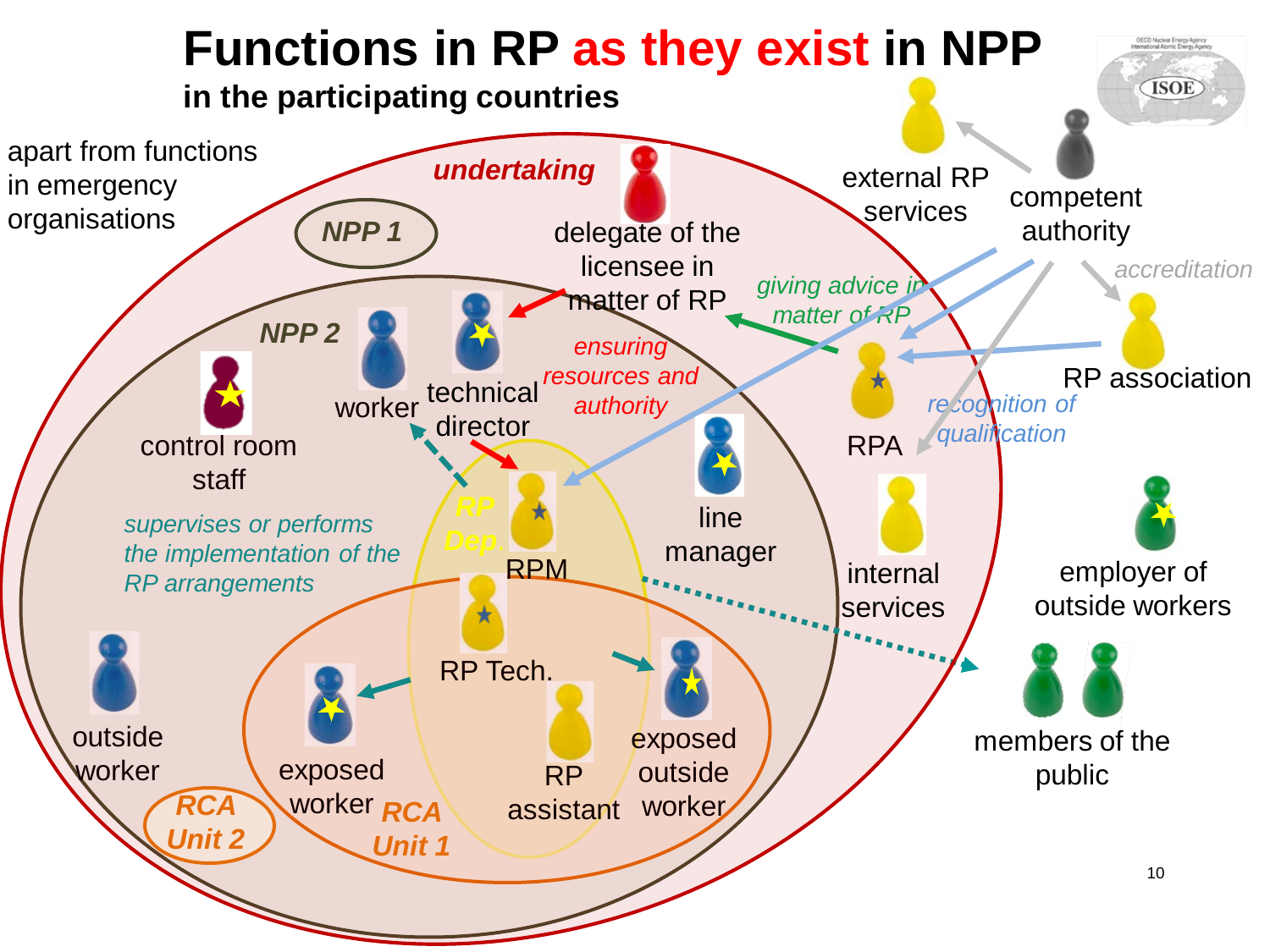# **Functions in RP of NPP in reality**

#### **Undertaking**

licensee (mostly not a person) delegate of the licensee in matter of RP radiation protection advisor (RPA) = RPE NPP organisation

NPP director

senior staff members / heads of departments line manager

exposed worker handling radioactive material exposed worker not handling rad. mat. worker not occupational exposed

RP department / RP unit / supervision dep

Radiation Protection Manager (RPM)

RP group leader / RP senior staff

RP junior staff / RP assistants

Dekont staff / shielding specialists

Dosimetry staff / instruments specialists

Control room staff

**ISOE Register April 2014 I Berne Presentative I Berne Presentant** I Berneem I Berneem I Berneem I Berneem I Berne

Emergency Response Organisation emergency response coordinator emergency superintendence emergency worker

Outside Worker Services

employer of outside workers exposed outside worker

outside RP controller

Other internal or external RP Services

Delegate in matter of transportation class 7

Occupational health services

Dosimetry services

Radiological analysis laboratory

Calibration office

Education and Training facilities

Specialized consulting Institute of Science

Competent authority and delegate

RP inspectors

RP consultant

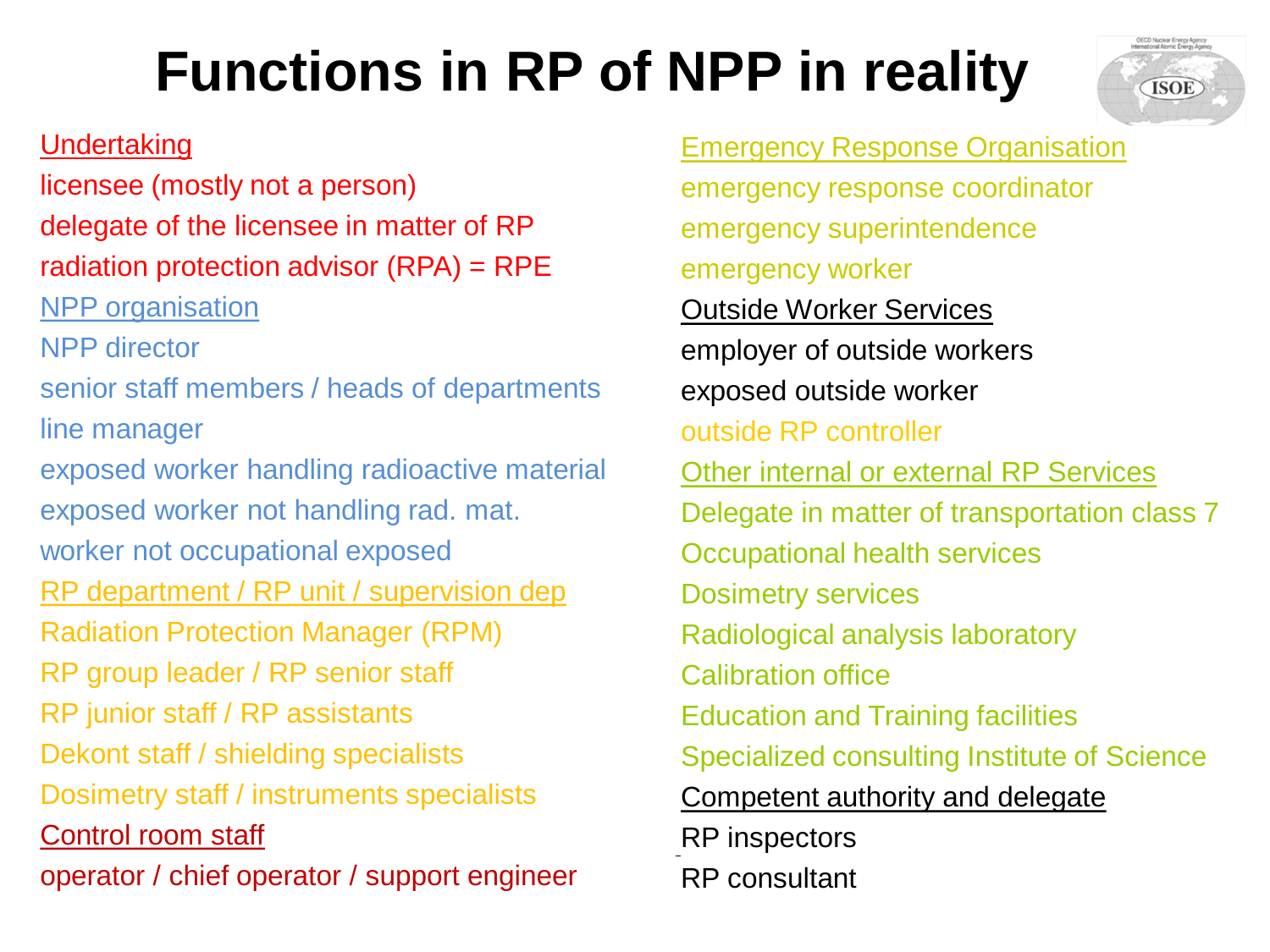# **Most important RP-functions**



• Radiation protection advisor (RPA) = (qualification level: RPE)

#### RP department / RP unit / supervision dep

- Radiation Protection Manager (qualification level: RPE)
- 
- 
- 

• RP group leader (qual. Level: RP-technician or RPE)

• RP senior staff (qualification level: RP-Technician)

• RP junior staff (qualification level: RP-Controller)

#### NPP organisation

- NPP director / senior staff members / heads of departments (taking responsibility)
- line manager (planning and charging work)
- exposed worker handling radioactive material

#### Control room staff

- chief operator
- on call support engineer (emergency cases)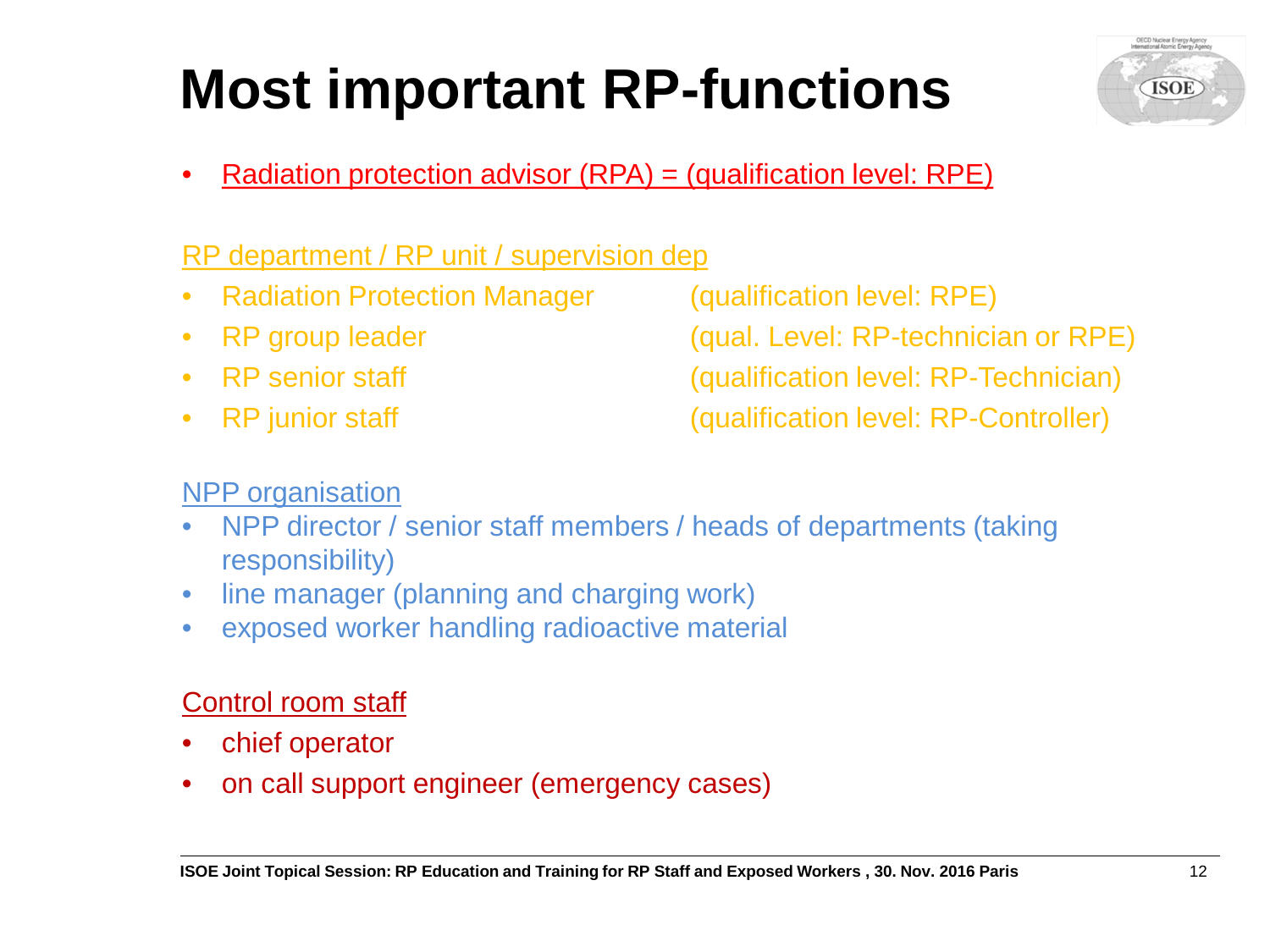# **Results from RBM**



### **In most countries**:

- the significant part of responsibilities and tasks in RP is taken by a **RP-Unit** which is a part of NPP organisation and has to be independent to the other departments as operation, maintenance, …
- the **Head of RP-Unit** and its deputies have the function of RPE and RPO
- (around 3 4) different **qualifications levels** for RP-Professionals (RPE and RPO) exist mostly determined by the associations of NPP utilities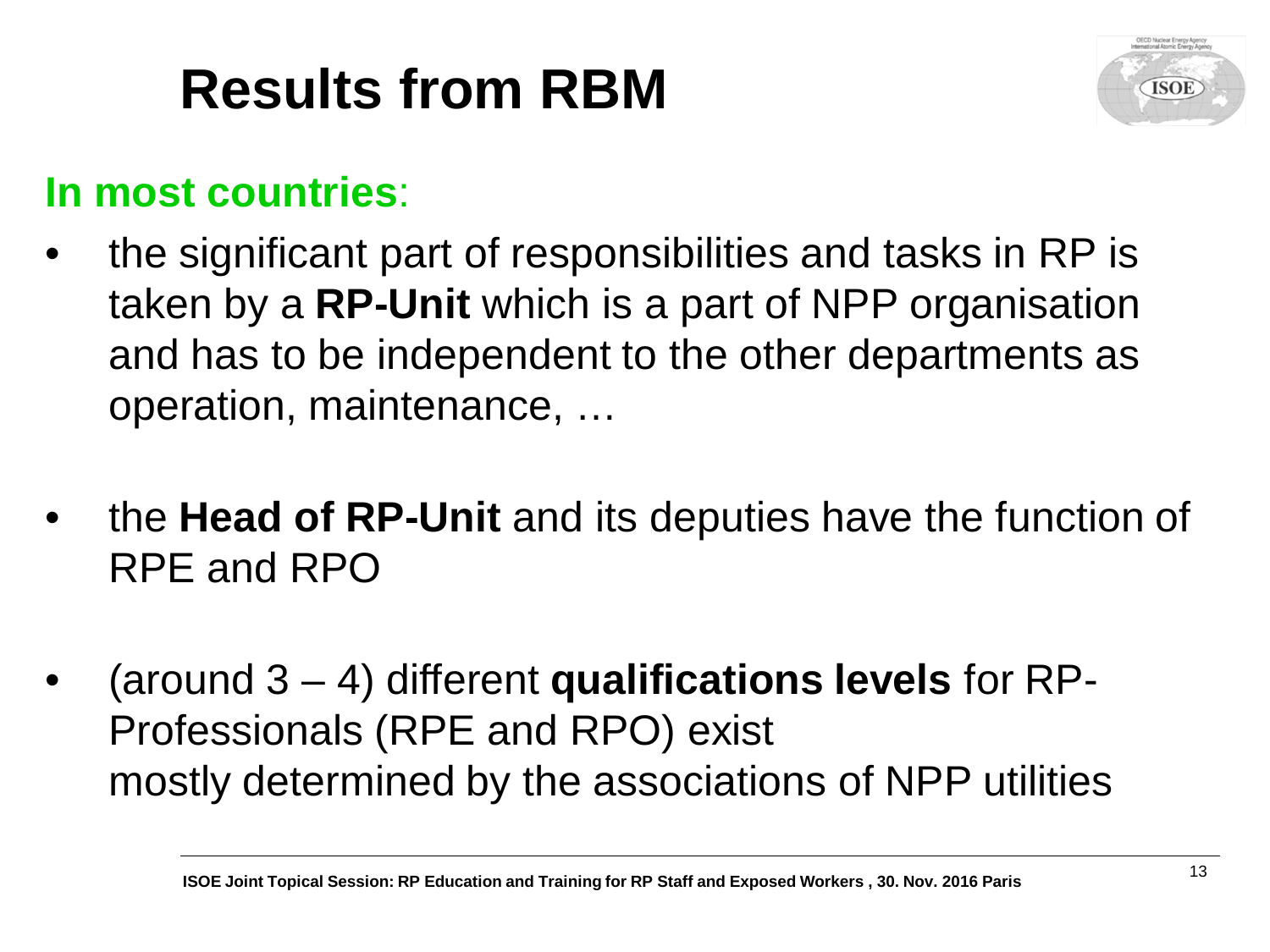# **Results from RBM**



### **Differences and Specialities:**

- Only two countries (SE, NL) have **separated** positions in NPP organisation for the two functions RPA and RPO.
- The required **RP education and training program** for "RP-Manager"/"Head of RP-Unit" (corresponding with the RPEqualification level) differs between some weeks (SE) and ½ year (ES).
- The minimum **duration of on-the-job experience** in the particular NPP requested for recognition as RP-Manager ranges between ½ year (CH) up to 3 years (ES)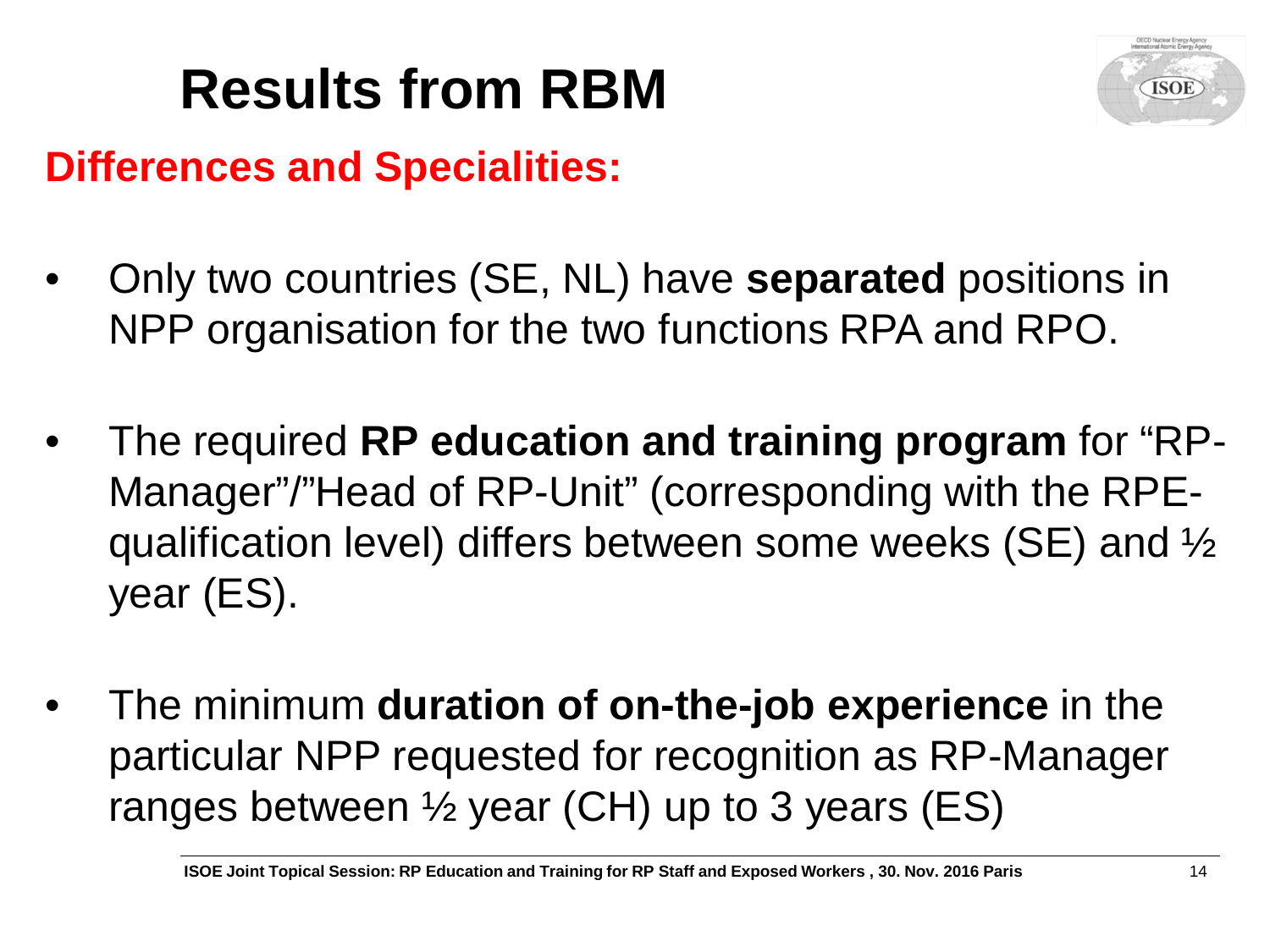# **Results from RBM**



## **Differences and Specialities:**

The assignment of tasks to either **exposed workers or RPO**  differs a lot:

in several countries (DE, CH) the responsibility of exposed workers are restricted to complying with self protection instructions and RPO are doing all RP arrangements (even supporting workers by getting dressed with protective clothes)

therefore the duration of **ET in RP for exposed workers is about 2-3 days**

but in other countries (UK, FR) exposed workers are responsible for monitoring the workplace, choosing the right protection measures etc.

#### therefore the **ET in RP for exposed workers lasts several weeks**  15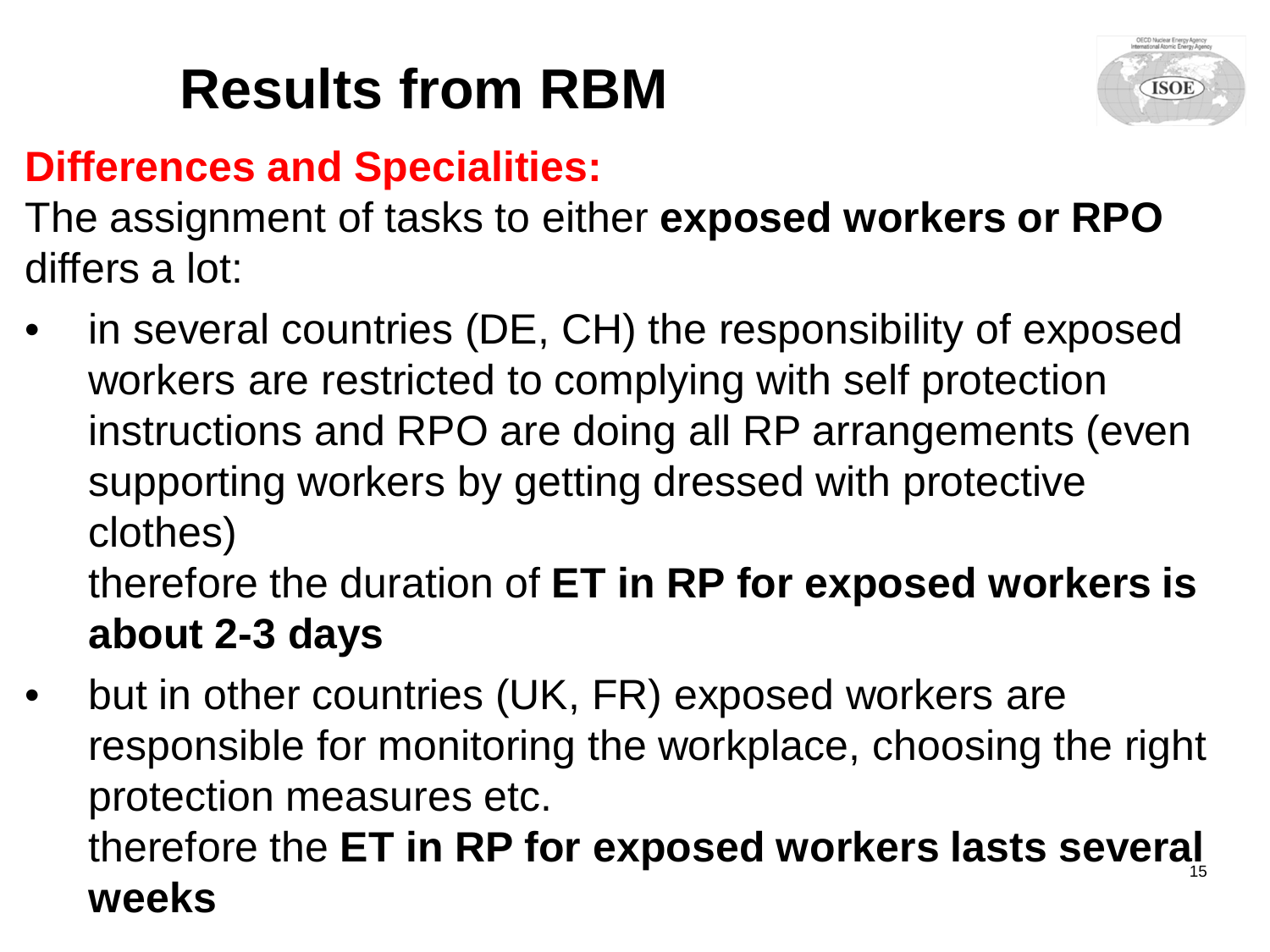## **From Functions and Positions to Responsibilities and Tasks I.**



|                                         | Responsibilities/Tasks |            |              |                |                 |                |                 |                    |
|-----------------------------------------|------------------------|------------|--------------|----------------|-----------------|----------------|-----------------|--------------------|
|                                         | Assuring               | Giving     | Establishing | Examination of | Risk evaluation | Considering    | Classification  | Classification     |
|                                         | ressources             | radiation  | company      | plans about    | for planned     | ALARA when     | of Radio-       | of workers         |
|                                         | (persons,              | protection | instructions | new built or   | jobs            | planning,      | logical         |                    |
|                                         | equipement,            | advice     | and          | relevant       |                 | preparing and  | Controlled      |                    |
|                                         | management             |            | controlling  | changes of     |                 | performing in  | Areas incl. its |                    |
|                                         | tools, )               |            | the          | nuclear        |                 | the workflow   | configuration,  |                    |
|                                         |                        |            | compliance   | facilities or  |                 |                | infrastructure  |                    |
| <b>Function/Position</b>                |                        |            |              | parts of them  |                 |                | letc.           |                    |
| Chief executive / NPP director          | $\mathsf{X}$           |            |              |                |                 | $\mathsf{X}$   |                 |                    |
| Senior Staff (head of departments,      |                        |            |              |                |                 |                |                 |                    |
| division leader, project manager,       |                        |            |              |                |                 |                |                 |                    |
| foreman, )                              |                        |            |              |                |                 | X              |                 | X                  |
| Radiation worker handling with sources  |                        |            |              |                |                 | $\mathsf{x}$   |                 |                    |
| Exposed staff not handling with sources |                        |            |              |                |                 | (X)            |                 |                    |
| RP manager/head of RP division          |                        | (X)        | $\mathsf X$  | $\mathsf{X}$   | $\mathsf X$     | $\mathsf X$    | $\mathsf{X}$    | $\mathsf{X}$       |
| RP group leader                         |                        | (X)        | $\mathsf{X}$ | X              | $\mathsf{X}$    | $\pmb{\times}$ | X               | X                  |
| <b>RP-staff senior</b>                  |                        | (X)        |              | $\overline{X}$ | $\mathsf X$     | $\mathsf X$    | $\mathsf{X}$    | $\pmb{\mathsf{X}}$ |
| RP-staff junior                         |                        | (X)        |              |                | $\mathsf X$     | $\mathsf X$    | $\mathsf{X}$    |                    |
| <b>RP-assistant</b>                     |                        |            |              |                |                 | $\mathsf X$    |                 |                    |
| <b>Decont staff</b>                     |                        |            |              |                |                 | $\mathsf{X}$   |                 |                    |
| <b>Shielding specialists</b>            |                        |            |              |                |                 | $\mathsf{X}$   |                 |                    |
| <b>Dosimetry staff</b>                  |                        |            |              |                |                 |                |                 |                    |
| Instrumentation technician              |                        |            |              |                |                 |                |                 |                    |
| Shift manager of control room staff     |                        |            |              |                | $\mathsf{X}$    | X              |                 |                    |
| on-call Control Room Engineer           |                        |            |              |                | $\pmb{\times}$  | $\pmb{\times}$ |                 |                    |
| Control room operator                   |                        |            |              |                |                 | $\mathsf X$    |                 |                    |
| <b>Facility operator</b>                |                        |            |              |                |                 | $\pmb{\times}$ |                 |                    |
|                                         |                        |            |              |                |                 |                |                 | 76                 |
|                                         |                        |            |              |                |                 |                |                 |                    |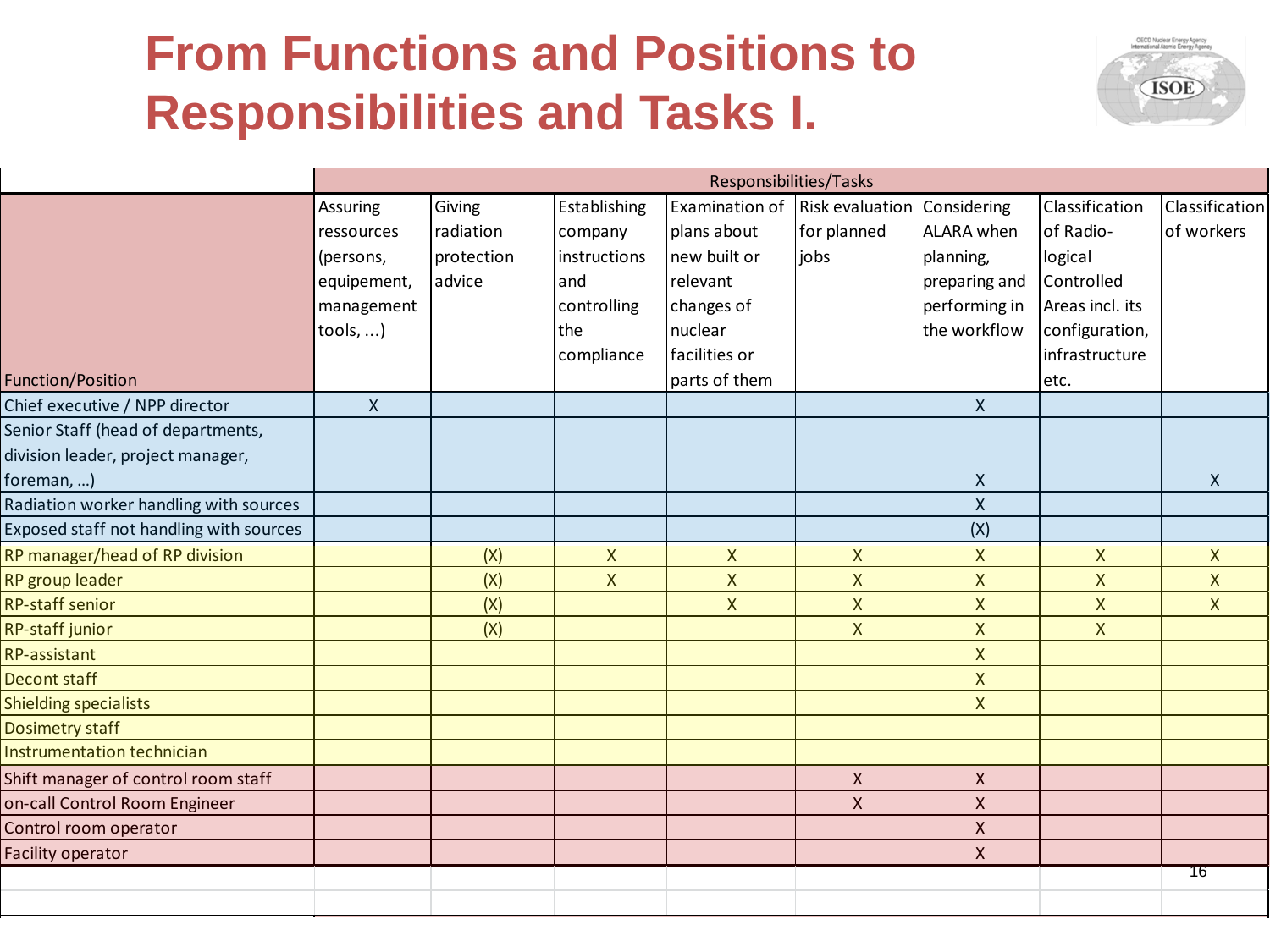## **From Functions and Positions to Responsibilities and Tasks II.**



|                                                                                       |                                                                      |                                                              |                                                                             | Responsibilities/Tasks                                                     |                                                                         |                                              |                                                                        |                                   |
|---------------------------------------------------------------------------------------|----------------------------------------------------------------------|--------------------------------------------------------------|-----------------------------------------------------------------------------|----------------------------------------------------------------------------|-------------------------------------------------------------------------|----------------------------------------------|------------------------------------------------------------------------|-----------------------------------|
|                                                                                       | of protective<br>measures and<br>devices for<br>doserelevant<br>jobs | Determination Determination<br>of radiological<br>monitoring | Checking the<br>effectiveness<br>of protective<br>devices and<br>techniques | Examination,<br>calibration and<br>testing of<br>measuring<br>linstruments | Accepting into<br>service of new<br>or modified<br>radiation<br>sources | Specification<br>of individual<br>monitoring | Clearance of<br>material<br>released from<br>RCA e.g. by<br>monitoring | Controlling<br>self<br>protection |
| <b>Function/Position</b>                                                              |                                                                      |                                                              |                                                                             |                                                                            |                                                                         |                                              |                                                                        |                                   |
| Chief executive / NPP director                                                        |                                                                      |                                                              |                                                                             |                                                                            |                                                                         |                                              |                                                                        | $\mathsf{X}$                      |
| Senior Staff (head of departments,<br>division leader, project manager,<br>foreman, ) |                                                                      |                                                              |                                                                             |                                                                            |                                                                         |                                              |                                                                        | X                                 |
| Radiation worker handling with sources                                                |                                                                      |                                                              |                                                                             |                                                                            |                                                                         |                                              |                                                                        | $\mathsf{X}$                      |
| Exposed staff not handling with sources                                               |                                                                      |                                                              |                                                                             |                                                                            |                                                                         |                                              |                                                                        | $\mathsf{X}$                      |
| RP manager/head of RP division                                                        |                                                                      | $\mathsf{X}$                                                 |                                                                             |                                                                            | $\mathsf{X}$                                                            | $\mathsf{X}$                                 | X                                                                      | $\mathsf{X}$                      |
| RP group leader                                                                       | $\mathsf{X}$                                                         | X                                                            |                                                                             | $\mathsf{X}$                                                               | $\mathsf{X}$                                                            | $\mathsf{X}$                                 | X                                                                      | $\mathsf{X}$                      |
| <b>RP-staff senior</b>                                                                | X                                                                    | $\mathsf{X}$                                                 | $\mathsf{X}$                                                                | X                                                                          | $\mathsf X$                                                             | $\mathsf{X}$                                 | X                                                                      | $\mathsf{X}$                      |
| RP-staff junior                                                                       | X                                                                    |                                                              | X                                                                           |                                                                            |                                                                         | $\mathsf{X}$                                 | X                                                                      | $\mathsf{X}$                      |
| RP-assistant                                                                          |                                                                      |                                                              | $\mathsf{X}$                                                                |                                                                            |                                                                         |                                              |                                                                        | $\mathsf{X}$                      |
| <b>Decont staff</b>                                                                   |                                                                      |                                                              |                                                                             |                                                                            |                                                                         |                                              |                                                                        | $\mathsf{X}$                      |
| <b>Shielding specialists</b>                                                          |                                                                      |                                                              |                                                                             |                                                                            |                                                                         |                                              |                                                                        | $\mathsf{X}$                      |
| Dosimetry staff                                                                       |                                                                      |                                                              |                                                                             |                                                                            |                                                                         |                                              |                                                                        | $\mathsf{X}$                      |
| Instrumentation technician                                                            |                                                                      | $\mathsf{X}$                                                 |                                                                             | $\mathsf{X}$                                                               |                                                                         |                                              |                                                                        | $\mathsf{X}$                      |
| Shift manager of control room staff                                                   | $\pmb{\mathsf{X}}$                                                   |                                                              |                                                                             |                                                                            |                                                                         |                                              |                                                                        | $\mathsf{X}$                      |
| on-call Control Room Engineer                                                         | $\mathsf{X}$                                                         |                                                              |                                                                             |                                                                            |                                                                         |                                              |                                                                        | $\mathsf{X}$                      |
| Control room operator                                                                 |                                                                      |                                                              |                                                                             |                                                                            |                                                                         |                                              |                                                                        | 17 <sup>X</sup>                   |
| Facility operator                                                                     |                                                                      |                                                              |                                                                             |                                                                            |                                                                         |                                              |                                                                        | $\mathsf{X}$                      |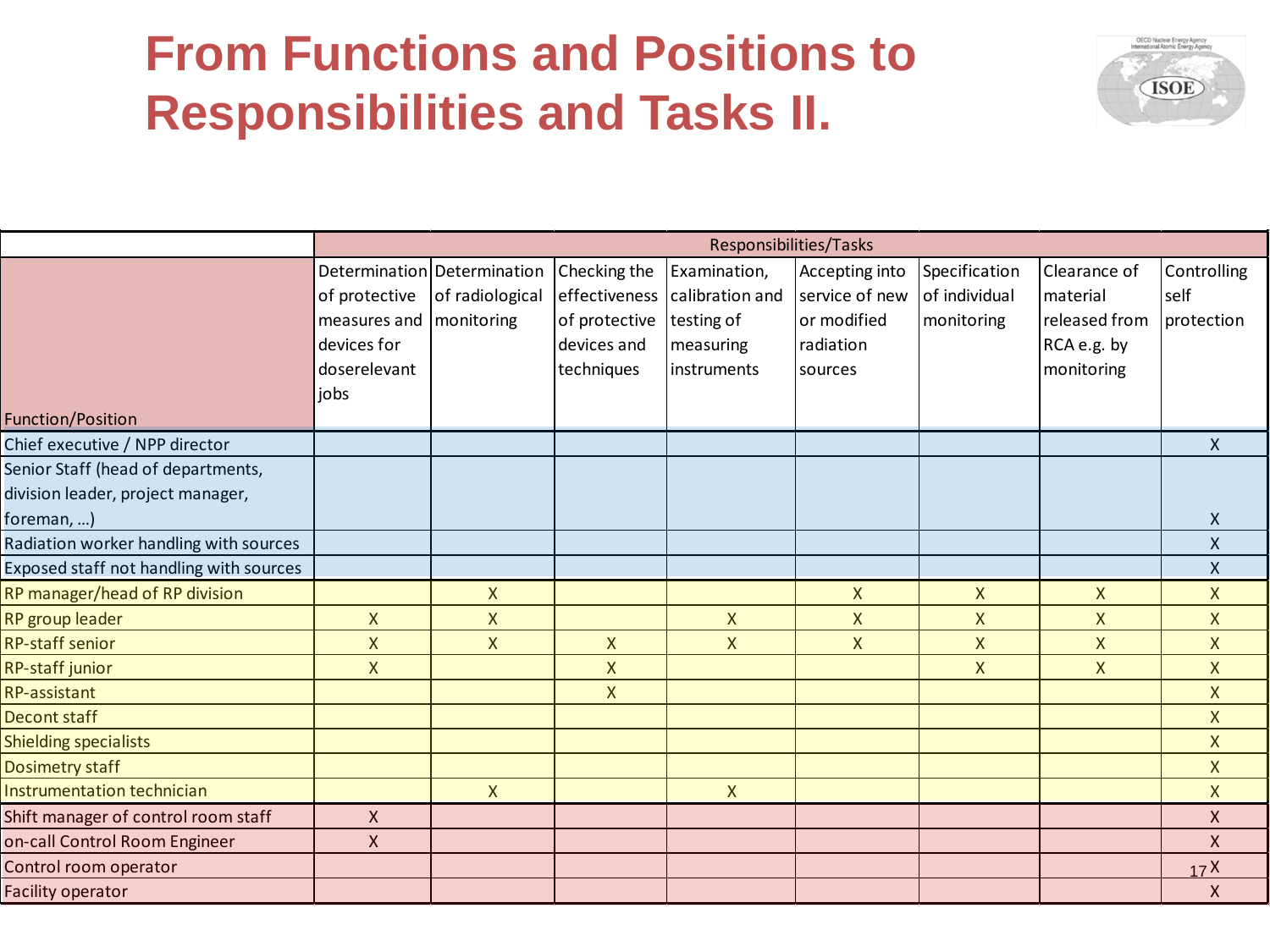|                     | from Tasks                                                                                                                                                                                                                                                                                                                                                                                     |    |                |                          |
|---------------------|------------------------------------------------------------------------------------------------------------------------------------------------------------------------------------------------------------------------------------------------------------------------------------------------------------------------------------------------------------------------------------------------|----|----------------|--------------------------|
|                     | to Competences / Learn Learn                                                                                                                                                                                                                                                                                                                                                                   |    | <u>ivos</u>    |                          |
| AS 2015             | <b>RP-Technician</b><br><b>Example from the revised Swiss</b><br><b>RP-Controller</b><br>RP-Education-and-Training-Ordinance                                                                                                                                                                                                                                                                   |    |                |                          |
|                     | Tabelle 2: Kompetenzen                                                                                                                                                                                                                                                                                                                                                                         |    |                |                          |
|                     | Die anerkannten Ausbildungslehrgänge stellen sicher, dass die Personen folgende Kompetenzen, Fähigkeiten und Kenntnisse                                                                                                                                                                                                                                                                        |    | sitzei         |                          |
|                     | Kompetenzen / Berufsnummer                                                                                                                                                                                                                                                                                                                                                                     | K1 | K <sub>2</sub> | K3                       |
|                     | Den Bewilligungsinhaber sowie das Betriebspersonal in Kernanlagen bei Fragen zum Strahlenschutz beraten                                                                                                                                                                                                                                                                                        | х  | x              | х                        |
|                     | Die Einhaltung der Grenzwerte im Strahlenschutz durch die Erstellung von betriebsinternen allgemeinen Weisungen insbesondere<br>durch Festlegung von Interventionswerten (Warnschwellen) sicherstellen, Aufgabenverteilung im Strahlenschutz dokumentieren                                                                                                                                     | х  |                |                          |
| ren                 | Kontroll- oder Überwachungsbereiche festlegen, den Zonen- und Gebietstypen zuordnen und die dazugehörigen Massnahmen definie-                                                                                                                                                                                                                                                                  | x  | х              | x                        |
| bezogener Weisungen | Für freigabepflichtige Anlagenänderungen sowie komplexe Tätigkeiten eine Strahlenschutzplanung unter Berücksichtigung des<br>Optimierungsprinzips erstellen, inklusive insbesondere der Festlegung der technischen und administrativen Schutz- und Überwa-<br>chungsmassnahmen, Dosisabschätzung, Festlegung von Dosiszielen und spezifischen Interventionswerten sowie Erstellung tätigkeits- | x  | x              |                          |
|                     | Für einfache Tätigkeiten die technischen und administrativen Schutz- und Überwachungsmassnahmen unter Berücksichtigung des<br>Optimierungsprinzips festlegen                                                                                                                                                                                                                                   | x  | x              | x                        |
|                     | Einteilung des Personals und der Besucher der Expositionskategorie (nicht beruflich, beruflich A/B)                                                                                                                                                                                                                                                                                            | х  | х              | $\overline{\phantom{0}}$ |
| nen sicherstellen   | Die Administration der beruflich strahlenexponierten Personen organisieren und die individuelle Dosimetrie aller betroffenen Perso-                                                                                                                                                                                                                                                            | x  | х              | x                        |
|                     | Die Korrespondenz mit den zuständigen Behörden sicherstellen, insbesondere die Freigabe-, Melde- und Berichtserstattungspflichten<br>zu Händen des ENSI wahrnehmen                                                                                                                                                                                                                             | x  | х              | $\overline{\phantom{0}}$ |
|                     | Sich im Kontrollbereich strahlenschutzkonform verhalten, tätigkeitsspezifische Schutz- und Überwachungsmassnahmen vorbereiten,<br>Schutzmittel korrekt anwenden, Weisungen einhalten                                                                                                                                                                                                           | х  | x              | x                        |
|                     | Radioaktive Quellen gesetzeskonform handhaben und lagern                                                                                                                                                                                                                                                                                                                                       | х  | x              | x                        |
|                     | Den gesetzeskonformen Betrieb von Anlagen zur Erzeugung ionisierender Strahlung sicherstellen                                                                                                                                                                                                                                                                                                  | x  | х              | x                        |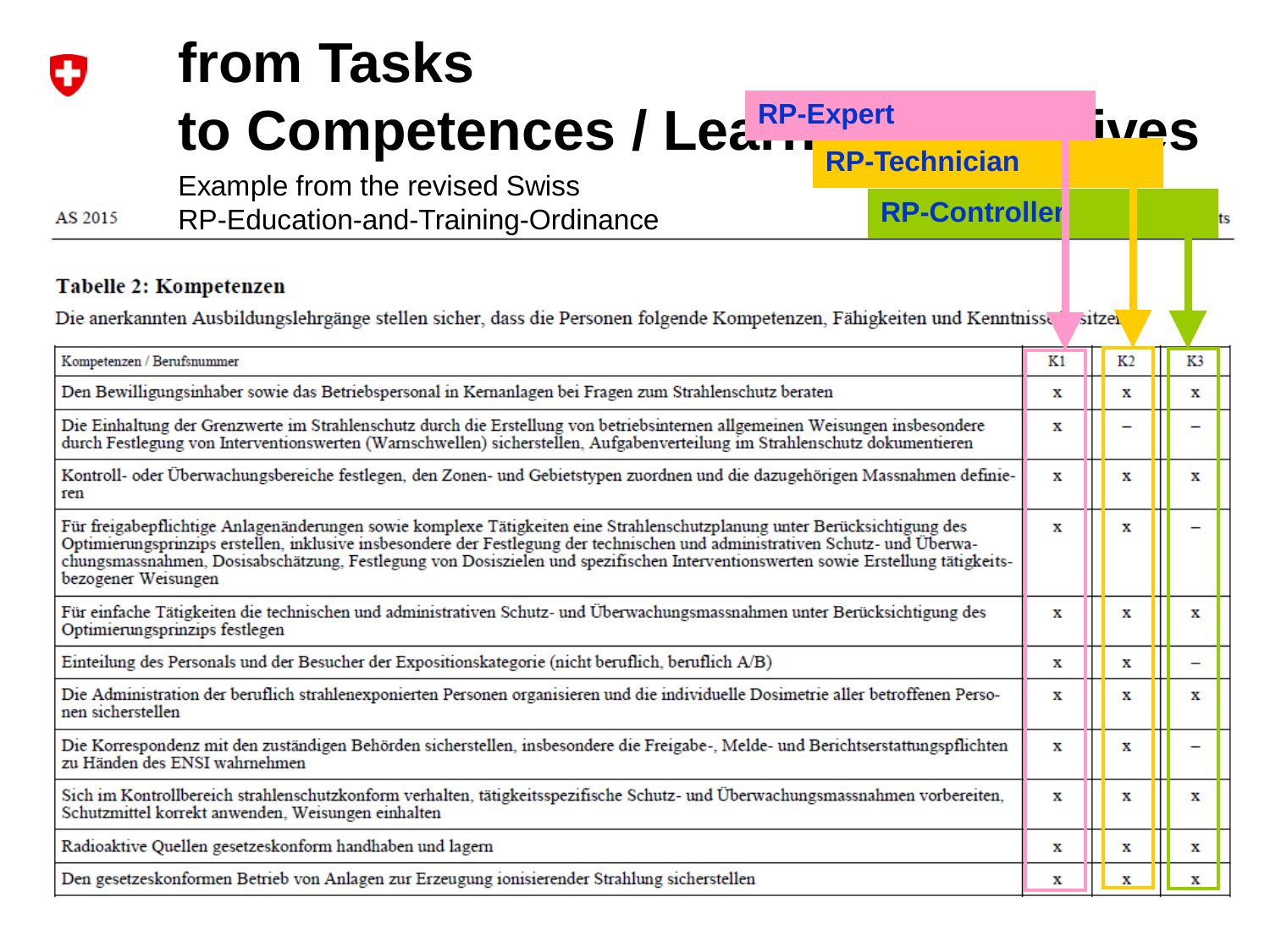| from Learning Objectives<br>U                                                                                                                                                              | <b>RP-Expert</b>     |                           |                      |
|--------------------------------------------------------------------------------------------------------------------------------------------------------------------------------------------|----------------------|---------------------------|----------------------|
| to Syllabus                                                                                                                                                                                | <b>RP-Technician</b> |                           |                      |
| <b>Example from the Swiss</b>                                                                                                                                                              |                      |                           |                      |
| RP-Education-and-Training-Ordinance                                                                                                                                                        | <b>RP-Controller</b> |                           |                      |
| Ausbildungsinhalte zur Erlangung der Sachkunde nach Artikel 16 StSV oder des Sachverstandes<br>nach Artikel 18 StSV für Personen aus den Bereichen Kernanlagen und Paul Scherrer Institut. |                      |                           | Tabelle <sub>2</sub> |
| Berufsgruppen                                                                                                                                                                              | 9.1                  | 9.2                       | 9.3                  |
| Empfohlene Gesamtstundenzahl ohne Anteil der Ausbildung am Arbeits-/Praktikumsplatz                                                                                                        | 550                  | 350                       | 150                  |
| Gesetzliche Grundlagen                                                                                                                                                                     |                      | 2                         | 3                    |
| Atomgesetz, Atomverordnung                                                                                                                                                                 | X                    | $\boldsymbol{\mathrm{X}}$ | X                    |
| Strahlenschutzgesetz/-verordnung                                                                                                                                                           | X                    | X                         | X                    |
| Transportvorschriften (SDR/ADR)                                                                                                                                                            | $\mathbf{x}$         | x                         | X                    |
| Richtlinien, Reglemente, Empfehlungen, Normen, Merkblätter und internationale Empfehlungen (ICRP, IAEA)                                                                                    |                      | X                         | X                    |
| Aufgaben und Pflichten des Sachverständigen                                                                                                                                                |                      |                           | 3                    |
| Rechtstellung                                                                                                                                                                              |                      |                           | X                    |
| Interne Weisungen                                                                                                                                                                          |                      |                           | X                    |
| Strahlenschutz - Information, Aus- und Fortbildung                                                                                                                                         |                      |                           | X                    |
| Überwachung beruflich strahlenexponierter Personen                                                                                                                                         |                      |                           | X                    |
| Vorgehen bei Störfällen                                                                                                                                                                    |                      |                           | X                    |
| Aufzeichnung, Buchführung, Meldewesen                                                                                                                                                      |                      |                           | X                    |
| Wartung                                                                                                                                                                                    |                      |                           | х                    |
| Strahlenwechselwirkungen                                                                                                                                                                   |                      | 2                         | 3                    |
| Aufbau der Atome/Nuklidkarte                                                                                                                                                               | x                    | X                         | х                    |
| Radioaktive Zerfälle und Strahlenarten                                                                                                                                                     | $\mathbf x$          | X                         | X                    |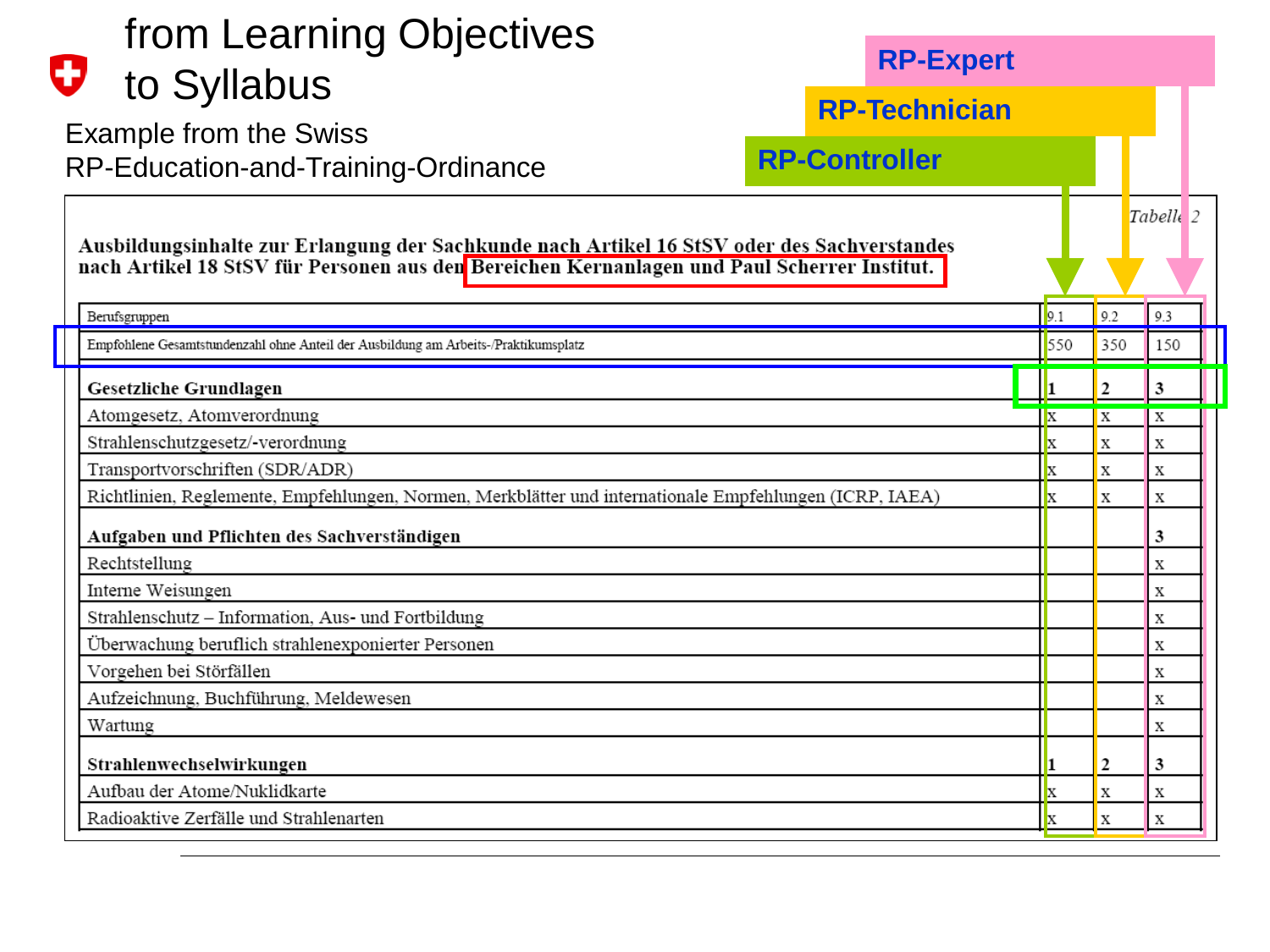### IJ **ET in Switzerland for RPE & RPO and its recognition**

The ET of RPE, RP technician and RP controllers comprises

- → **precondition** as educational requirements and vocational experience
- $\rightarrow$  education and training **courses**, which are a mixture of
	- theoretical lessons (given by well experienced RPE),
	- table-top-exercises,
	- practical exercises in laboratory or in RCA,
	- projects oneself or in a small group (example ALARA plannings)
	- and written, oral and practical examinations they are recognised by ENSI
- $\rightarrow$  on the job training
- → participation in **emergency response exercises**
- → periodical **continuing training** (ex.: participation ISOE-Symposia)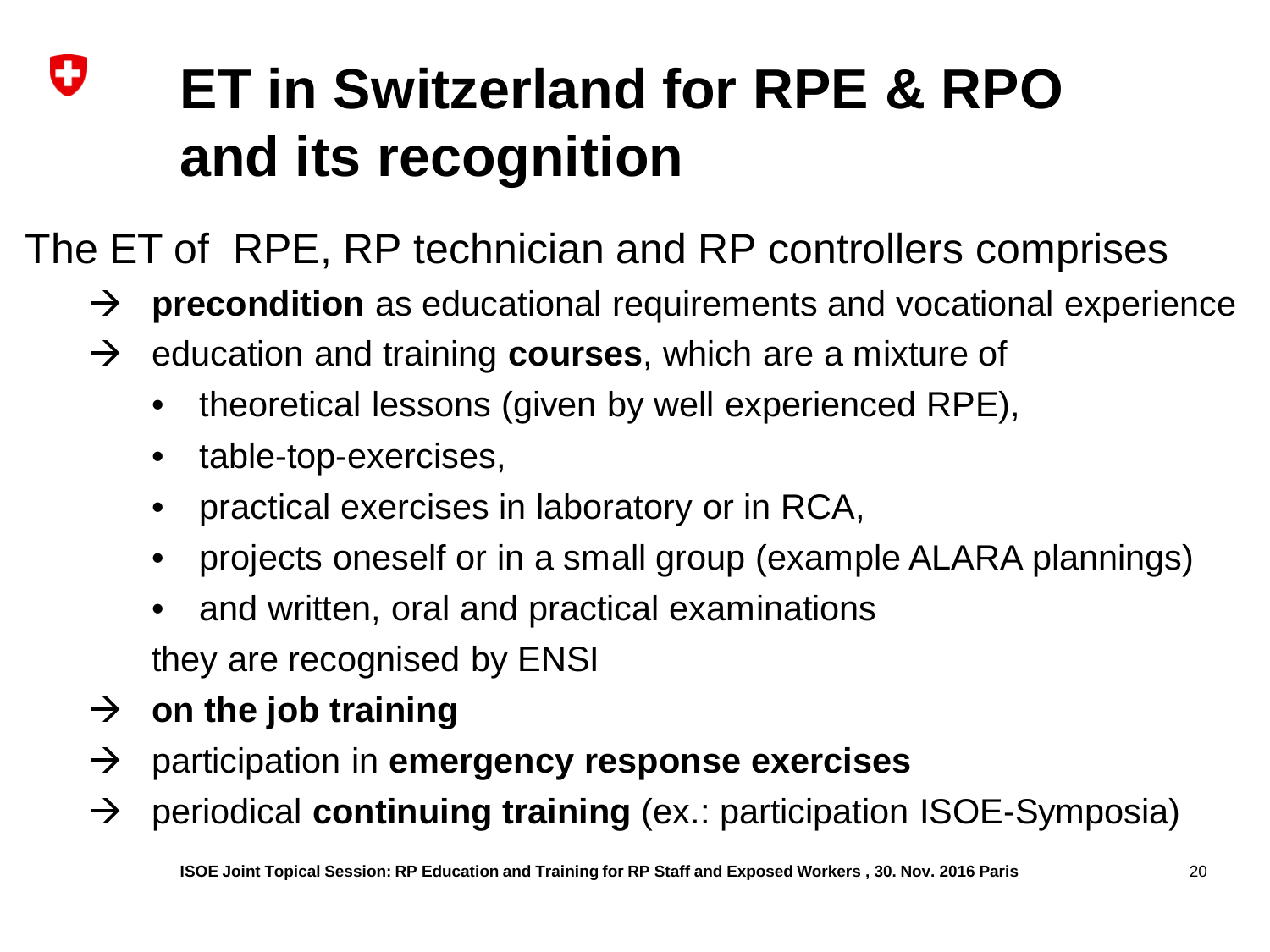### IJ **Lessons Learned in the sight of Switzerland**



The requirements on the competences of Swiss **RPE** are comparable with the most other countries

except the necessary experience (on the job) is short in comparison with others

- *because there are more than one RPE per NPP (at least 4) the averaged experience duration over all RPE is sufficient*
- *And the function of the head RPM is filled mostly by an RPE with a multiyear experience*

*We decided to keep the minimal experience periode ½ year in RP* The requirements on ET for **exposed workers** who are handling with radioactive materials are imprecisely in comparison with other countries *The learning objectives and the training content of the course have been checked and partially improved*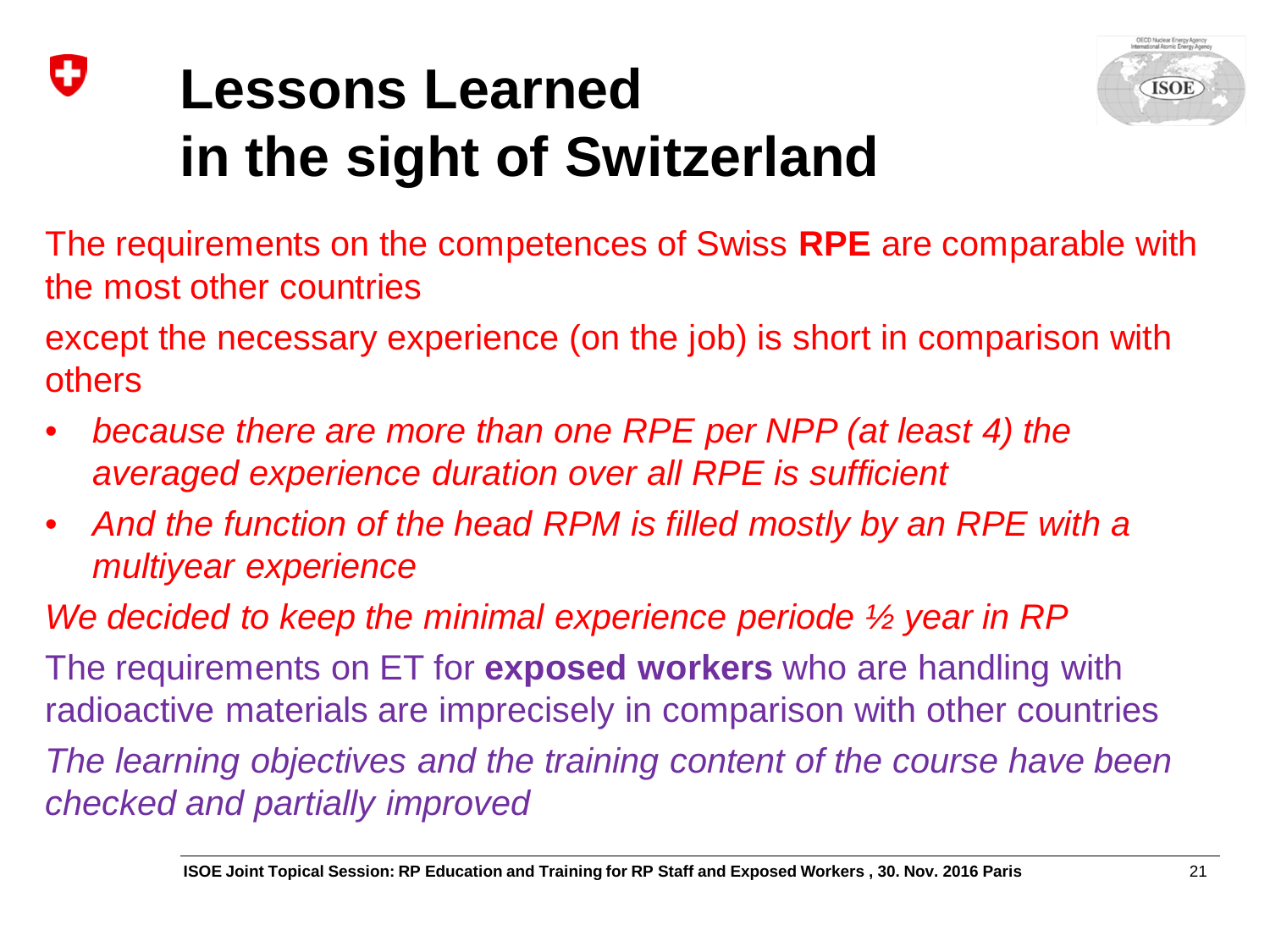#### IJ **Future of ET in RP in NPP in EU**



Beside of EU directive the **ENETRAP** developed several documents including guidance about the ET of RPE and RPO (**non-specific** on nuclear or other applications)

**HERCA** (Heads of Radiological Protection Competent Authorities) decided an mutual recognition system is not important (HERCA will not aspire after an harmonized ET system)

but to produce exemplary guidance how to improve the national legislations about ET including recognition procedures for RPE and RPO on the basis of ENETRAP results as well as the good practices in the national systems (**application specific** consequently also for NPP)

#### **HERCA WG ET** will start with the work 2017:

as a member of this WG

and will introduce our knowledge and experience to the guidance I will keep in contact to all ISOE members responsible about ET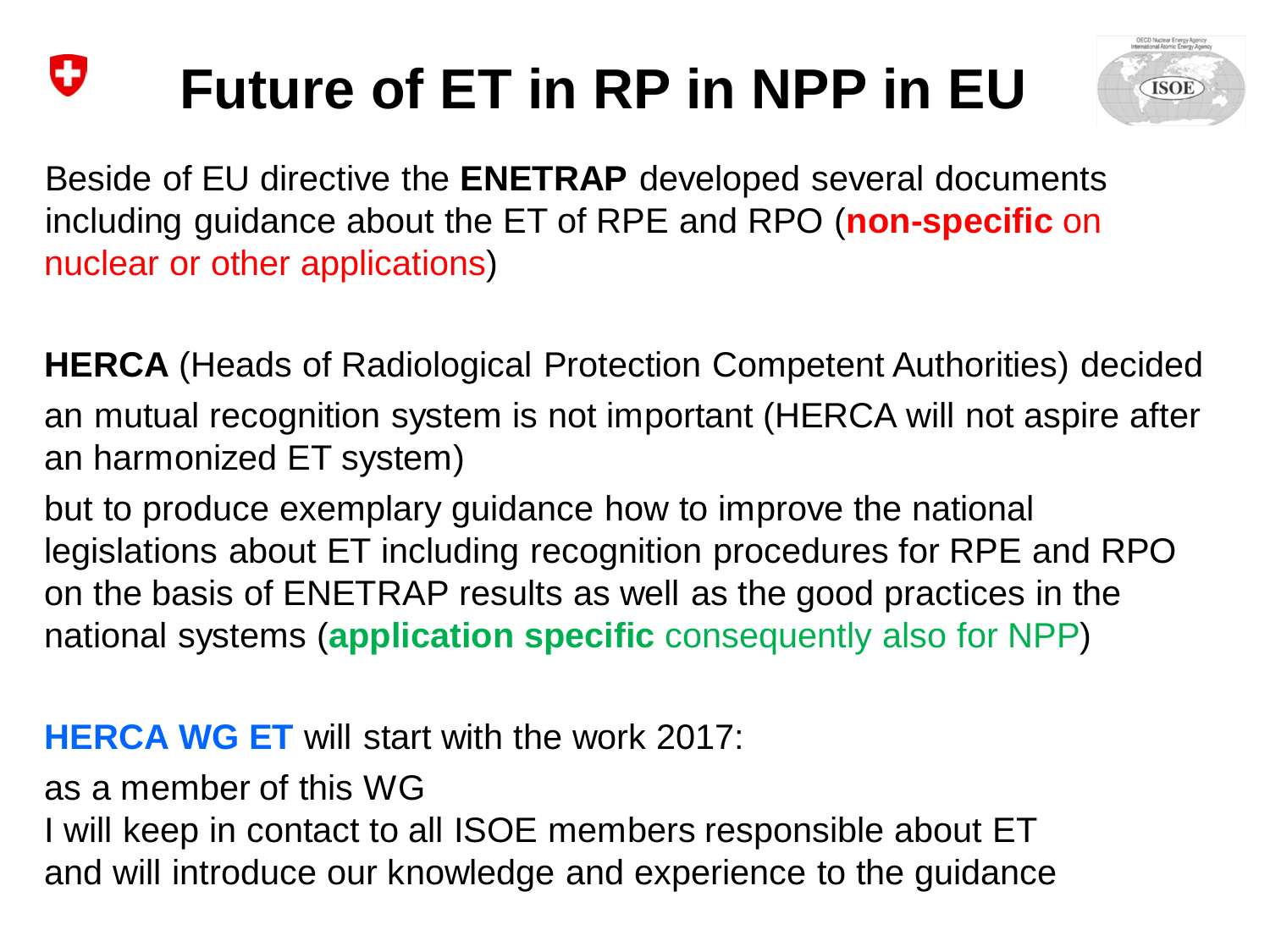



#### Merci, für`s Zuelose

#### thank you, for your attention

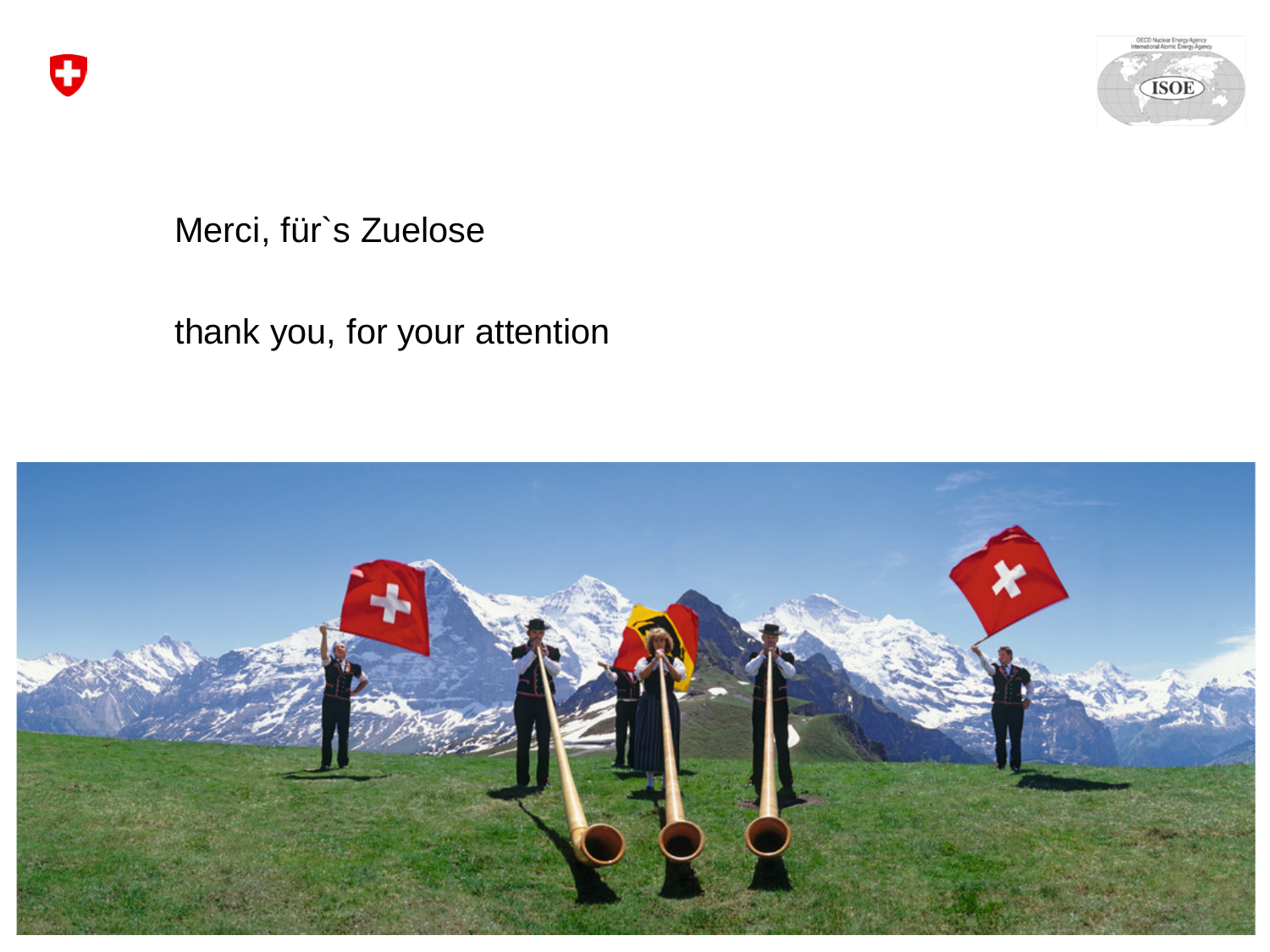# **New Questions arises during RBM**



- How to exam and recognise competences like **safety culture, behaviour, attitude, leading qualifications, communication readiness**?
- How to establish and improve education and training programs for RP-Manager for **"small" countries**?
- normal operation to **decommissioning**? • How does the NPP-organisation, the responsibilities and tasks in RP and the necessary competences will change regarding the turn from 24